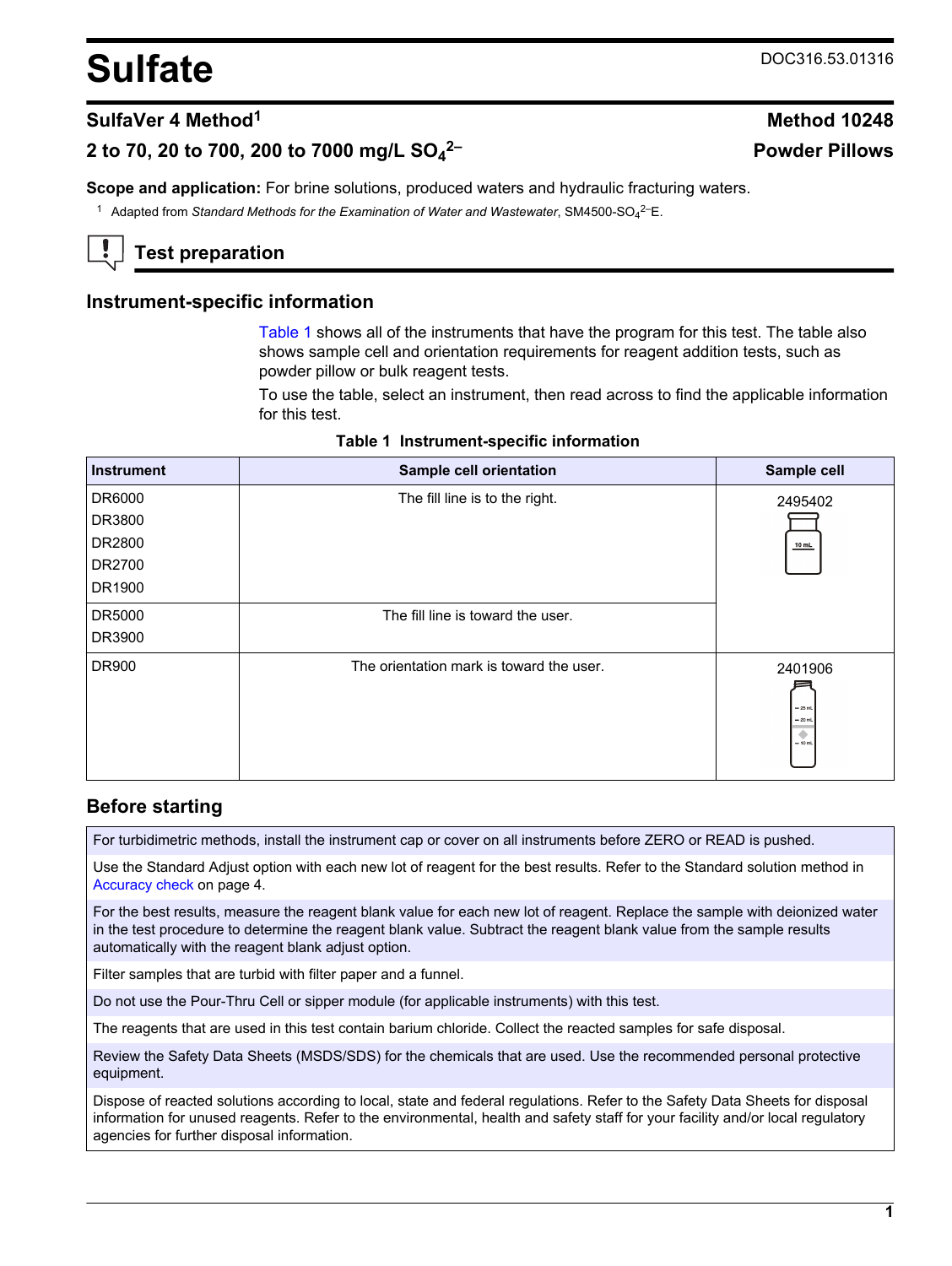# **Items to collect**

| <b>Description</b>                                                                                                                    | Quantity |
|---------------------------------------------------------------------------------------------------------------------------------------|----------|
| SulfaVer <sup>®</sup> 4 Reagent Powder Pillows, 10-mL                                                                                 |          |
| Sample cells (For information about sample cells, adapters or light shields, refer to Instrument-<br>specific information on page 1.) |          |

Refer to [Consumables and replacement items](#page-4-0) on page 5 for order information.

# **Sample collection and storage**

- Collect samples in clean glass or plastic bottles.
- To preserve samples for later analysis, keep the samples at or below 6  $^{\circ}$ C (43  $^{\circ}$ F) for up to 28 days.
- Let the sample temperature increase to room temperature before analysis.

# **Powder pillow procedure**



**1.** Start program **680 Sulfate**. For information about sample cells, adapters or light shields, refer to [Instrument-specific](#page-0-0) [information](#page-0-0) on page 1.



**2.** Add the sample volume that is specified for the test range to a sample cell:

- 2–70 mg/L: 10 mL
- 20–700 mg/L: 1.0 mL
	- 200–7,000 mg/L: 0.1 mL

Use a TenSette Pipet or glass pipet to measure 0.1 mL or 1.0 mL.



**3.** If the sample volume is less than 10‑mL add deionized water to the 10‑mL line. For the dilution factor, refer to [Set the dilution factor](#page-2-0) on page 3.



**4.** Swirl to mix.



**5.** Clean the blank sample cell.



**6.** Insert the blank into the cell holder.



**7.** Push **ZERO**. The display shows 0 mg/L  $SO_4^2$ <sup>-</sup>.



**8.** Add the contents of one SulfaVer 4 Reagent Powder Pillow to the sample cell. The sample will get cloudy if sulfate is present in the sample.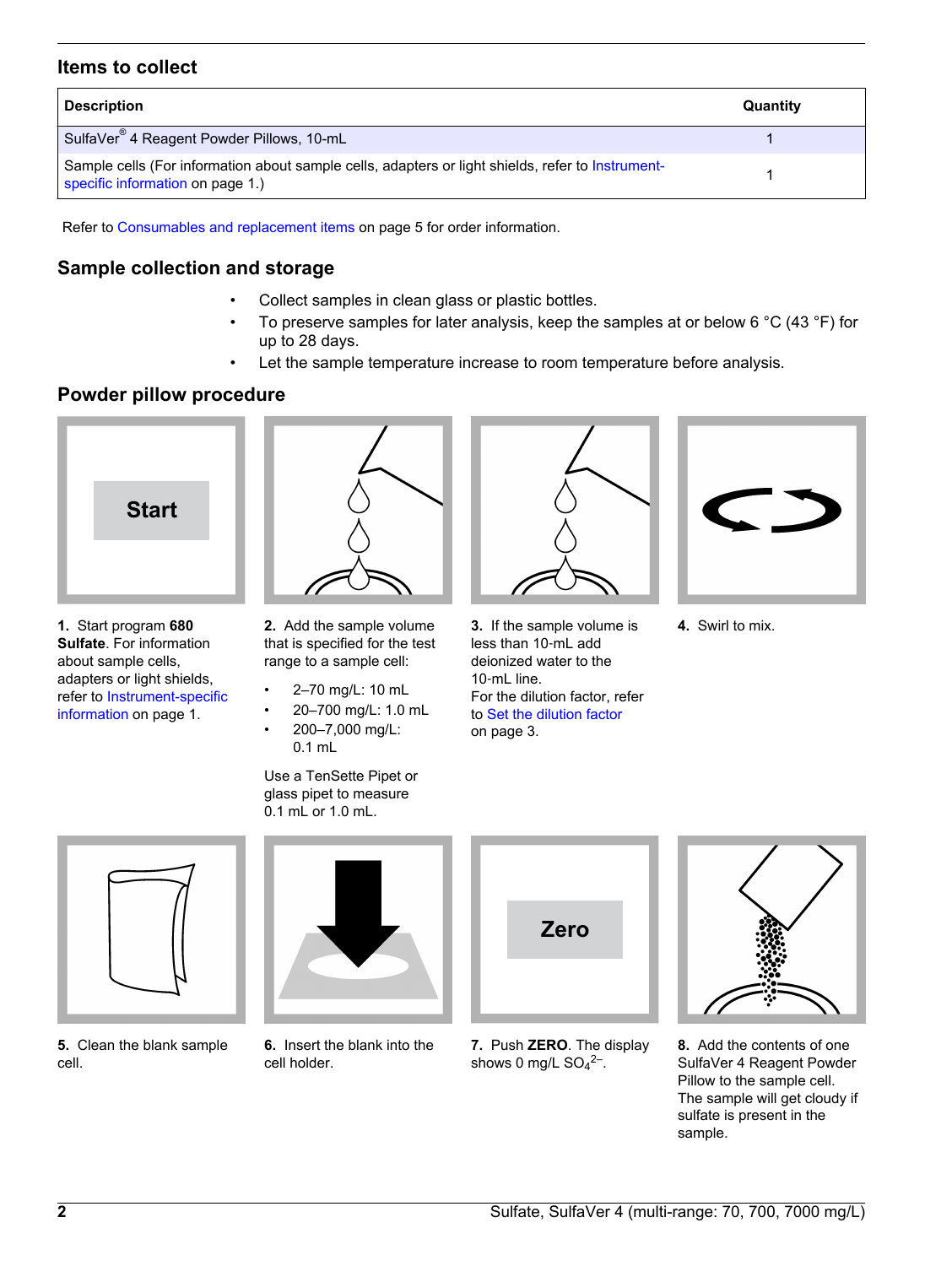<span id="page-2-0"></span>

**9.** Swirl the sample cell to mix. Undissolved powder will not affect accuracy.



**10.** Start the instrument timer. A 5‑minute reaction time starts.

Do not move the sample cell during the reaction period.



**11.** Clean the prepared sample cell.



**12.** Within 5 minutes after the timer expires, insert the prepared sample into the cell holder.



**13.** Push **READ**. Results show in mg/L  $SO_4^2$ <sup>-</sup>.

**14.** Clean the sample cell immediately after each test with soap, water and a brush.

# **Interferences**

| Interfering substance   Interference level |                                                                                                                                                                                                                                                                              |
|--------------------------------------------|------------------------------------------------------------------------------------------------------------------------------------------------------------------------------------------------------------------------------------------------------------------------------|
| Barium                                     | Interferes at all levels. The higher the relative barium concentration when compared to the sulfate<br>concentration, the higher the error. Samples with high barium concentrations will generally give a<br>result that is 20% lower than the actual sulfate concentration. |
| Calcium                                    | More than 20,000 mg/L as $CaCO3$                                                                                                                                                                                                                                             |
| Chloride                                   | More than 40,000 mg/L as $Cl^-$                                                                                                                                                                                                                                              |
| Magnesium                                  | More than 10,000 mg/L as $CaCO3$                                                                                                                                                                                                                                             |
| Silica                                     | More than 500 mg/L $SiO2$                                                                                                                                                                                                                                                    |

# **Set the dilution factor**

Instruments that have a dilution factor option can include the dilution factor in the result and show the concentration of the original, undiluted sample. For example, if the sample is diluted by a factor of 10, the instrument multiplies the result by 10 and shows the calculated result in the instrument display.

**1.** Select **Options>More>Dilution** factor from the instrument menu. *Note: DR1900: Select Options>Advanced Options>Dilution Factors>On.*

*Note: Colorimeters include a dilution factor when the chemical form is set. Go to Options>Advanced Options>Chemical Form and select LR, MR or HR.*

- **2.** Enter the dilution factor:
	- 1 mL sample diluted to 10 mL: dilution factor is 10.
	- 0.1 mL sample diluted to 10 mL: dilution factor is 100.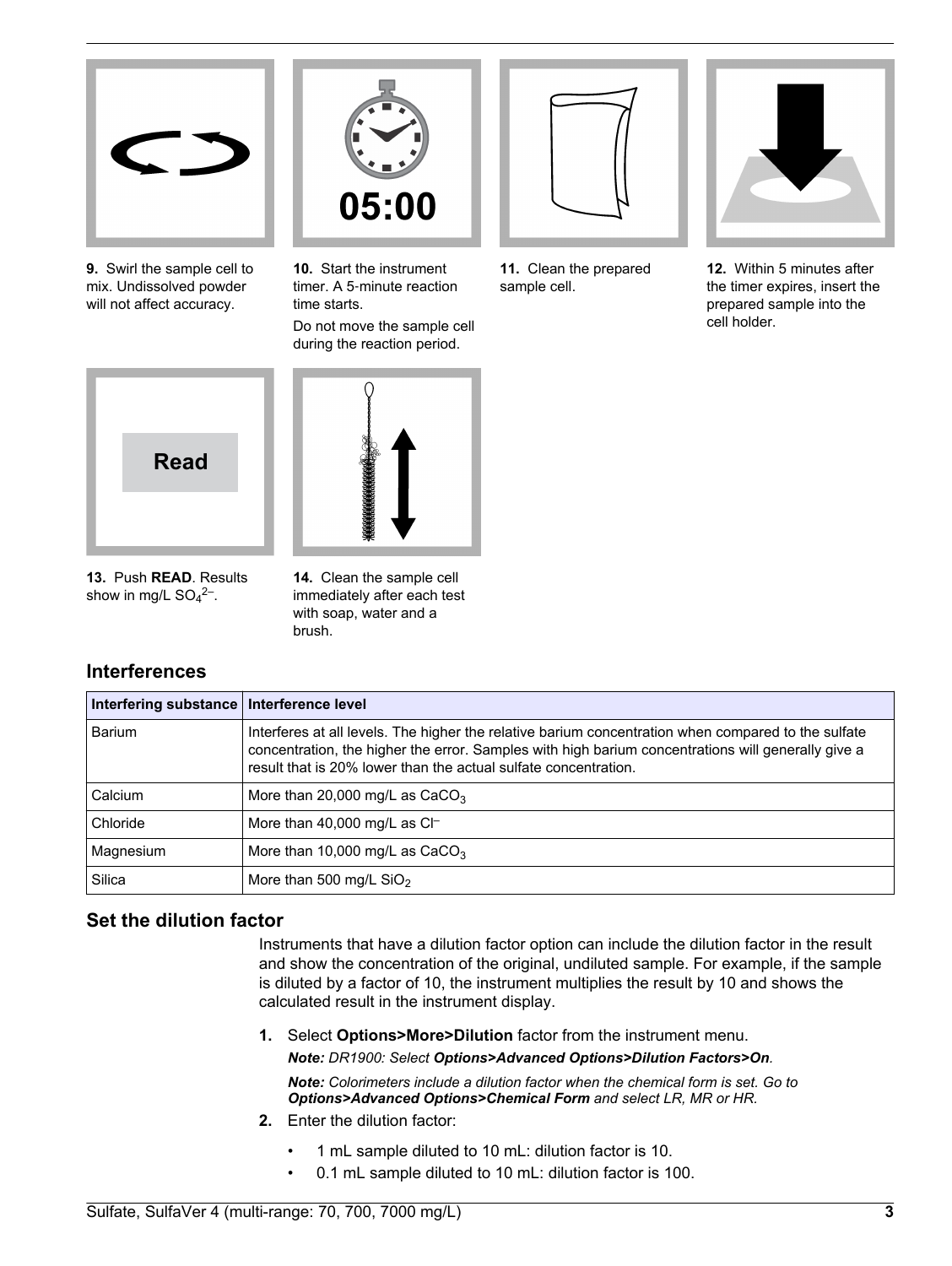- **3.** Push **OK** to confirm. Push **OK** again.
- **4.** Push **RETURN** to go back to the measurement screen.

# <span id="page-3-0"></span>**Accuracy check**

#### **Standard additions method (sample spike)**

Use the standard additions method (for applicable instruments) to validate the test procedure, reagents and instrument and to find if there is an interference in the sample. Items to collect:

- Sulfate Ampule Standard Solution, 2500 mg/L sulfate
- Ampule breaker
- Pipet, TenSette®, 0.1–1.0 mL and tips
- Mixing cylinders (3x), 25 mL
- **1.** Use the test procedure to measure the concentration of the sample, then keep the (unspiked) sample in the instrument.
- **2.** Go to the Standard Additions option in the instrument menu.
- **3.** Select the values for standard concentration, sample volume and spike volumes.
- **4.** Open the standard solution.
- **5.** Prepare three spiked samples: use the TenSette pipet to add 0.1 mL, 0.2 mL and 0.3 mL of the standard solution, respectively, to three 25-mL portions of fresh sample. Mix well.
- **6.** Use the test procedure to measure the concentration of each of the spiked samples. Start with the smallest sample spike. Measure each of the spiked samples in the instrument.
- **7.** Select **Graph** to compare the expected results to the actual results.

*Note: If the actual results are significantly different from the expected results, make sure that the sample volumes and sample spikes are measured accurately. The sample volumes and sample spikes that are used should agree with the selections in the standard additions menu. If the results are not within acceptable limits, the sample may contain an interference.*

#### **Standard solution method**

Use the standard solution method to validate the test procedure, the reagents and the instrument.

Items to collect:

- Sulfate standard solution, 1000 mg/L
- 100-mL volumetric flask, Class A
- 5-mL volumetric pipet, Class A and pipet filler safety bulb
- Deionized water
- **1.** Prepare a 50 mg/L sulfate standard solution as follows:
	- **a.** Use a pipet to add 5.0 mL of 1000 mg/L sulfate standard solution into the volumetric flask.
	- **b.** Dilute to the mark with deionized water. Mix well. Prepare this solution daily.
- **2.** Use the test procedure to measure the concentration of the prepared standard solution.
- **3.** Compare the expected result to the actual result.

*Note: The factory calibration can be adjusted slightly with the standard adjust option so that the instrument shows the expected value of the standard solution. The adjusted calibration is then used for all test results. This adjustment can increase the test accuracy when there are small variations in the reagents or instruments.*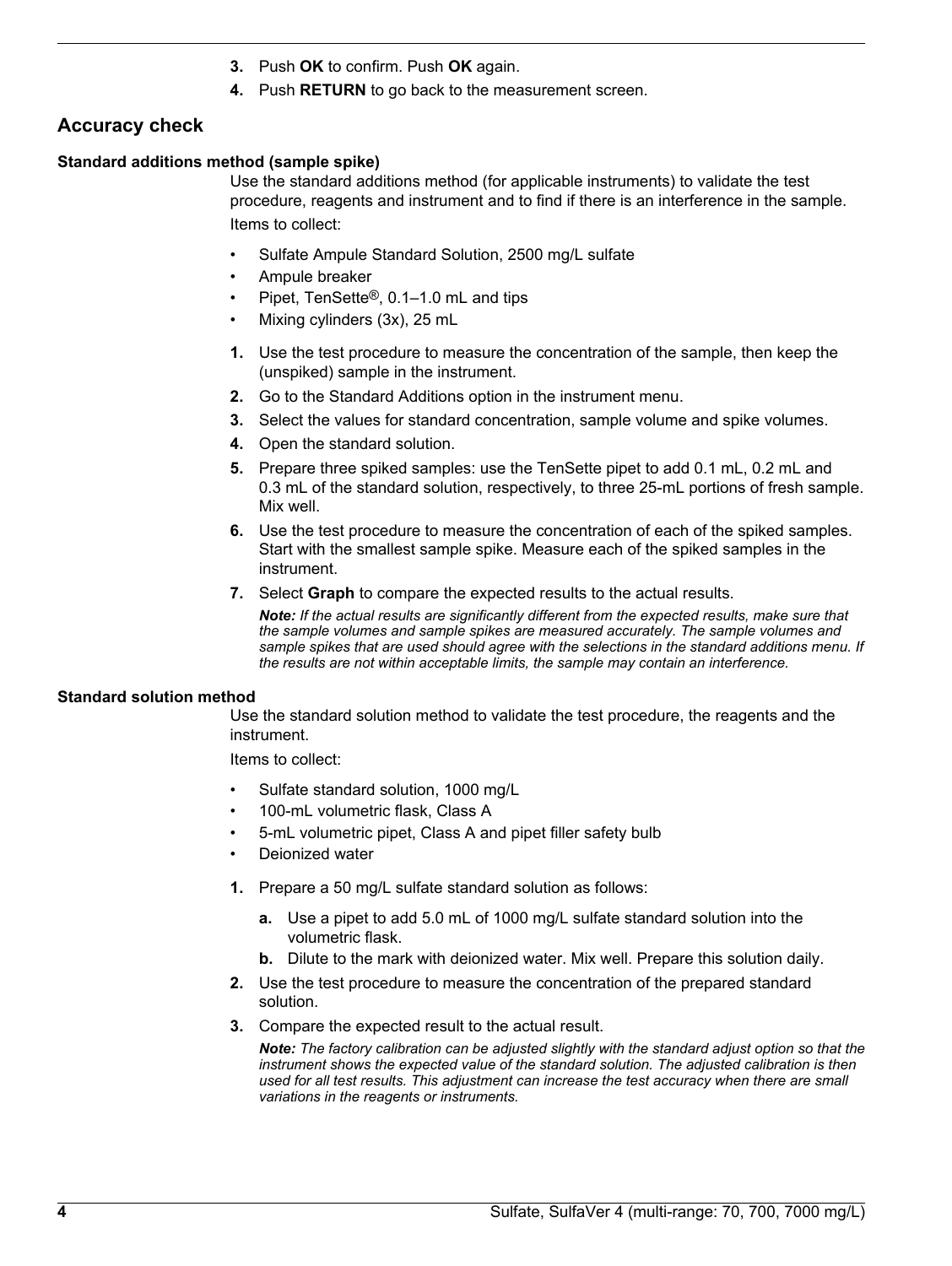## <span id="page-4-0"></span>**Method performance**

The method performance data that follows was derived from laboratory tests that were measured on a spectrophotometer during ideal test conditions. Users can get different results under different test conditions.

| Program | <b>Standard</b>     | Precision (95% confidence interval) | <b>Sensitivity</b><br>Concentration change per 0.010 Abs change |  |
|---------|---------------------|-------------------------------------|-----------------------------------------------------------------|--|
| 680     | 40 mg/L $SO_4^{2-}$ | 30-50 mg/L $SO_4^{2-}$              | 0.4 mg/L $SO_4^{2-}$                                            |  |

## **Summary of method**

Sulfate ions in the sample react with barium in the SulfaVer 4 and form a precipitate of barium sulfate. The amount of turbidity formed is proportional to the sulfate concentration. The measurement wavelength is 450 nm for spectrophotometers or 520 nm for colorimeters.

#### **Pollution prevention and waste management**

Reacted samples contain barium and must be disposed of as a hazardous waste. Dispose of reacted solutions according to local, state and federal regulations.

## **Consumables and replacement items**

#### **Required reagents**

| <b>Description</b>                                                 | <b>Quantity/test</b> | Unit          | Item no. |
|--------------------------------------------------------------------|----------------------|---------------|----------|
| SulfaVer <sup>®</sup> 4 Reagent Powder Pillow <sup>1</sup> , 10-mL |                      | $100$ /p $kg$ | 2106769  |

#### **Recommended standards**

| <b>Description</b>                                                 | Unit   | Item no. |
|--------------------------------------------------------------------|--------|----------|
| Sulfate Standard Solution, 1000-mg/L as $SO_4^2$                   | 500 mL | 2175749  |
| Sulfate Standard Solution, 2500-mg/L, 10-mL ampules as $SO_4^{2-}$ | 16/pkg | 1425210  |

#### **Optional reagents and apparatus**

| <b>Description</b>                                      | Unit         | Item no. |
|---------------------------------------------------------|--------------|----------|
| Mixing cylinder, graduated, 25 mL                       | each         | 189640   |
| Mixing cylinder, graduated, 50 mL                       | each         | 189641   |
| Ampule Breaker, 10-mL Voluette <sup>®</sup> Ampules     | each         | 2196800  |
| Pipet, volumetric 5.00-mL                               | each         | 1451537  |
| Pipet filler                                            | 1            | 1465000  |
| Pipet, TenSette®, 0.1-1.0 mL                            | each         | 1970001  |
| Pipet tips for TenSette® Pipet, 0.1-1.0 mL              | $50$ /p $kg$ | 2185696  |
| Pipet, TenSette <sup>®</sup> , 1.0-10.0 mL              | each         | 1970010  |
| Pipet tips for TenSette <sup>®</sup> Pipet, 1.0-10.0 mL | 50/pkg       | 2199796  |
| Flask, volumetric, Class A, 100 mL, glass               | each         | 1457442  |

<sup>1</sup> SulfaVer is a registered trademark of Hach Company.

Sulfate, SulfaVer 4 (multi-range: 70, 700, 7000 mg/L) **5**